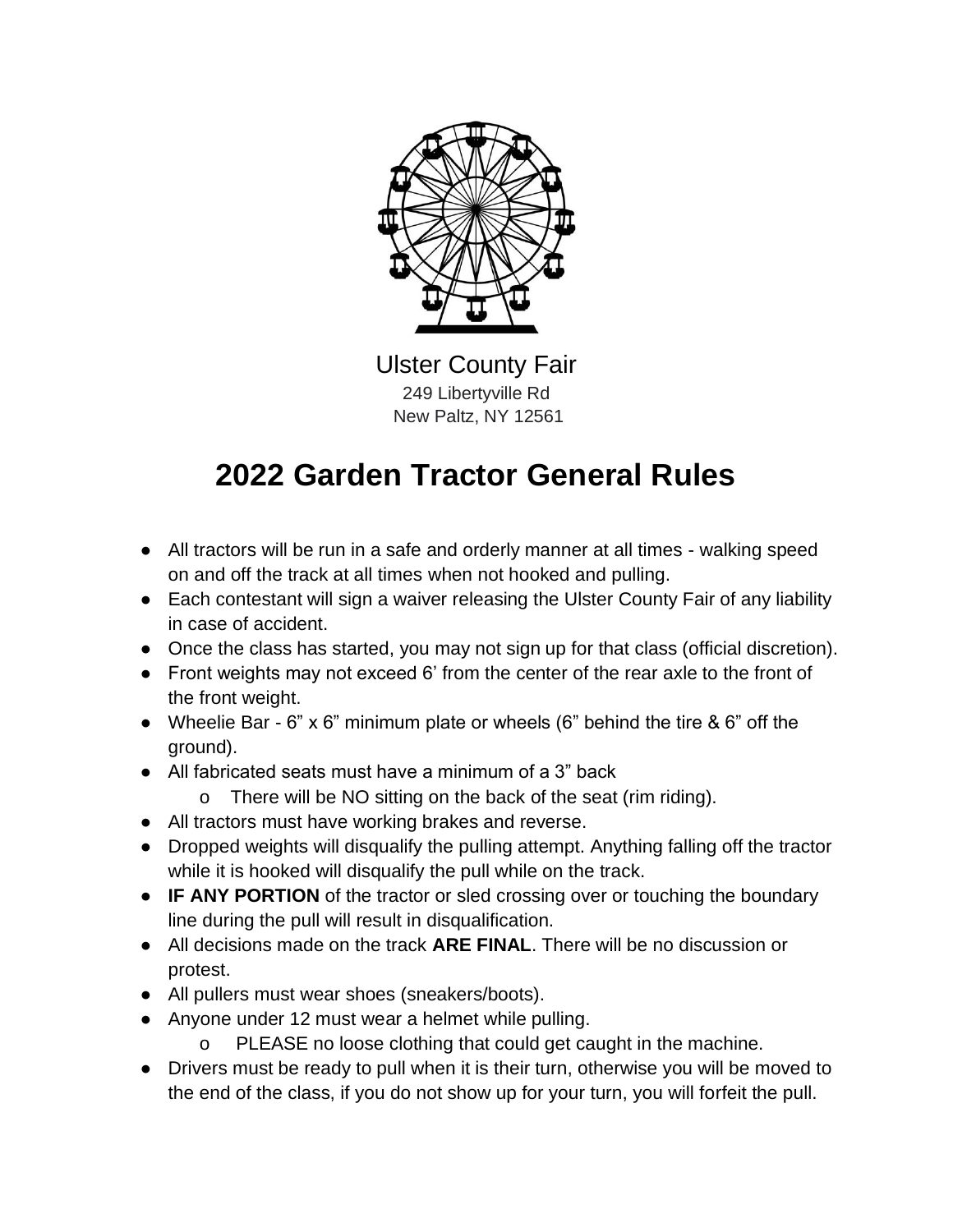- Drivers may stop before the 25 foot line and re-pull if having technical difficulties. This is left to the discretion of Track Officials.
- The number 1 puller position will be the "test puller". They may keep that pull or come back 3rd or last. **DECISION MUST BE MADE BEFORE THE TRACTOR IS UNHOOKED**.
- In the event of a breakdown and you can repair it in time you may pull last. Please notify the Track Official ASAP.
- Pullers in a stock altered class must wear a helmet. Pullers in other classes may choose to wear a helmet if they choose. Children under 12 must wear a helmet at all times.
- Fire extinguishers will me at mid-track, registration, and sled.
- Safety is key on and off the track.
- The scale operator has the final say of weights and hitch height.
	- o **1%** margin for weight.
	- o hitch height **MAXIMUM 13 INCHES.**
- If your tractor is not weighed in before your pull you will be disqualified.
- At the result of a full pull those tractors must go back over the scales after unhooked.
- All tractors will be held in a staging area (NO LOOSE WEIGHTS) including pull off contestants.
- Driver must have the tractor in neutral and hands off the steering wheel and in view of the person hooking the tractor.
	- o Every start must be with a tight chain (no jerking starts).
- No one except the driver and the Track Official will be allowed on the track during the pull. EXCEPT children (under 12) needing adult supervision.
- All tare downs and spot checks will be controlled at the discretion of the Track Officials.
- If you register and choose to leave before your class is pulled you **DONATE** your money to the Ulster County Fair (EQUIPMENT BREAKAGE DOES NOT APPLY).

## **KING OF THE LAWN**

- This class is a drop the deck and pull.
- Tractor must be stock.
- ONLY one set of wheel weights is allowed.
- Turf only tires allowed (no cut tires).
- Stock hitch height and location may not exceed 10" from ground to top of hitch,
- The tractor must have a WORKING deck.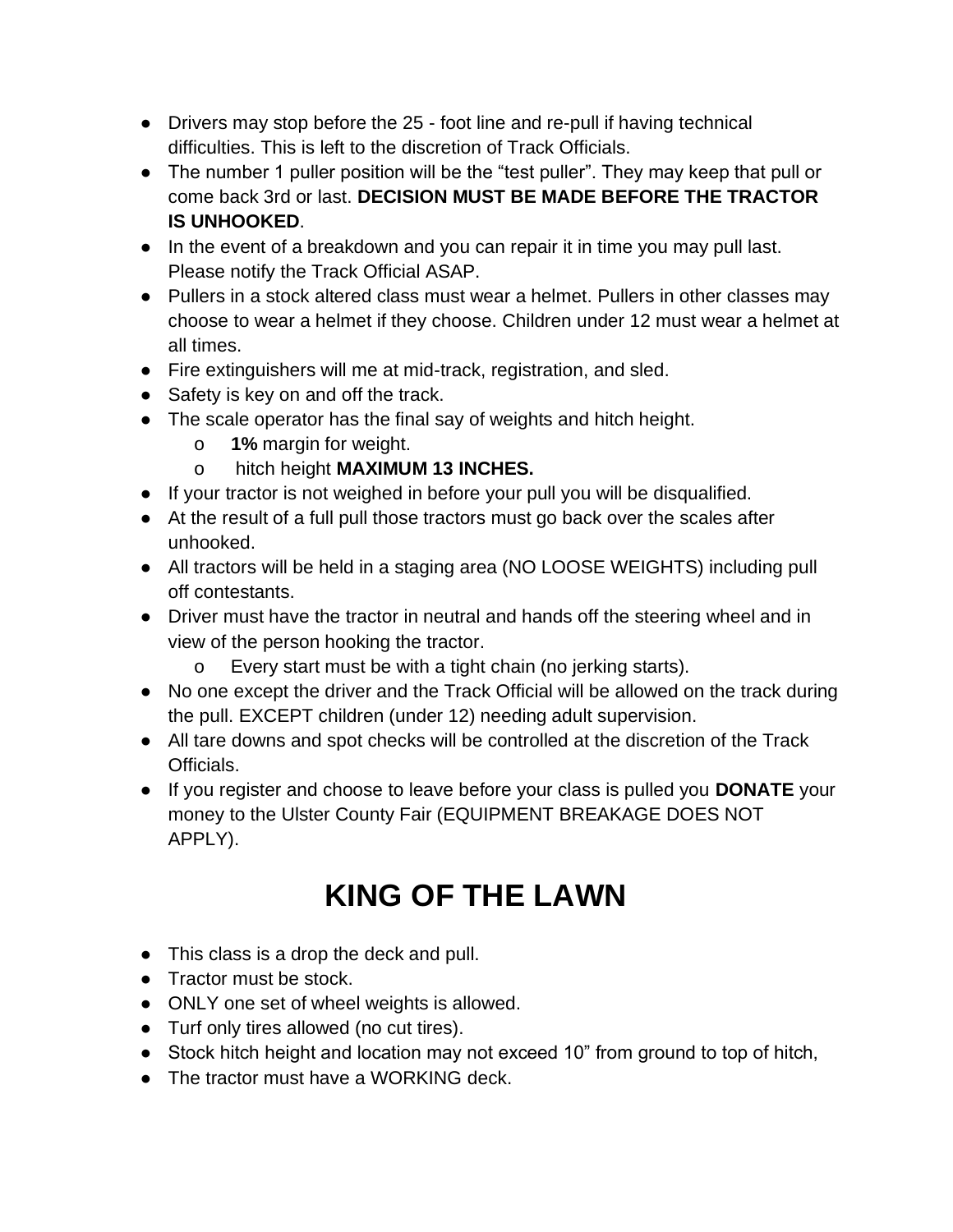# **KIDS CLASSES**

- Tractors must go by stock class rules. NO STANDING ON SLED CHAIN OR TRACTOR.
- NO ALCOHOL OR RACE FUEL.
- Ages 3 7 may pull 850 & 950 stock classes only.
	- o Must wear a helmet at all times.

 o Must have a working kill switch that is attached to the machine and easily accessible.

 o Must have an adult over the age of 18 on both sides of the tractor at all times while the child is on the tractor.

● Ages 7 - 12 may pull 850 & 950 stock classes only.

o Must wear a helmet at all times.

o Must have at least one spotter at their side at all times.

## **STOCK CLASS RULES**

- Helmets are recommended but not required. Children under 12 must wear a helmet at all times.
- NO RACE FUEL OR ALCOHOL FOR THIS CLASS
- The tractor must be in stock appearance of manufactures hood, grill, shell, and fenders.
- The tractor must have the stock engine for that year, make, and model
	- o Stock lift camshaft, stock stroke for engine model.
	- o All flywheels, clutches, and pulleys must be equipped with shielding if other than original equipment.
		- The clutch may have a new OE spring and a teaser spring.
- Wheel base may NOT be altered from original equipment.
- Must use stock unaltered carburetor, OEM carb for that model.
	- $-10 12.5$  HP = 26 MM
	- $-14 20$  HP = 30 MM
- Must have factory air cleaner or similar style ( no cone style ).
- Must use stock O.E.M. Head, NO internal modifications.
- Must use a stock type ignition system.
- No electrical fuel pumps unless factory equipped.
- No pressurized fuel tanks or injection systems unless factory equipped.
- NO ALCOHOL OR RACE FUEL.
- No welded rear.
- Naturally aspirated only, no intake standoffs or velocity stacks.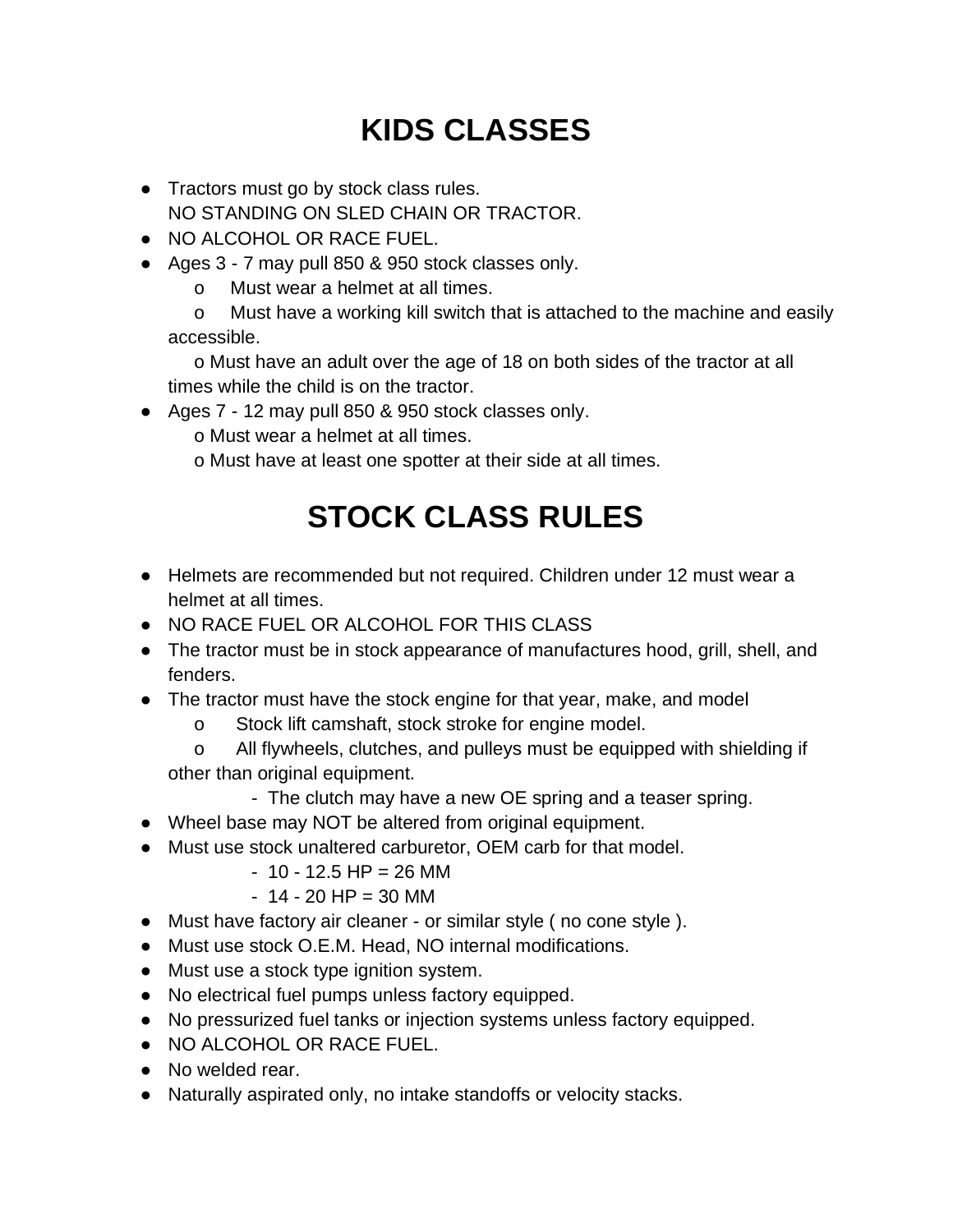- Stock size valves NO PORTING OR POLISHING.
- Transmission / transaxle must be original equipment for the tractor.
- Maximum tire size is 26 x 12 x 12, will be allowed.
	- o No professional pulling tires or paddle type tires.
	- o Tread design may be bar or turf type.
	- o ATV tires are allowed.
	- o No cut tires.
- RPMS must be controlled by the governor. NO external springs for any reason.
	- MAX RPM LIMIT 4000 RPM UP TO 18 HP ( no load ) single

cylinder.

- MAX RPM LIMIT 4500 RPM UP TO 25 HP ( no load ) v - twin.

#### **STOCK ALTERED CLASS RULES**

- Helmets required.
- NO ALCOHOL.
- The tractor must have a stock length frame.
- Wheel base must be 56" MAX unless factory.
- Foot peg, platform, and seat must be in stock location.
- MAXIMUM tire size 26 X 12 X 12, tire tread pattern may be bar or turf type (no paddle type ), professional pulling tires are allowed.
- Tractor must have a factory rear-end for the frame. Locked rear-end permitted.
- Max 25HP blocks.
- Tractors with single cylinder engines will be limited to 4500 RPMS regardless of flywheel or shielding.
- Tractors with single cylinder engines will be limited to 5000 RPMS regardless of flywheel or shielding.
- Engine block must be O.E.M. stock appearance . Recast blocks are allowed.
- Carburetor must be butterfly type. Chokes may be removed.
	- o Carburetor must be mounted to the engine with no more than 1" spacer.
	- o Carburetor may not exceed 1" venture ( must be in stock location )
	- o Must be single barrel carburetor ( double barrel for v twins )
- Billet heads are permitted along with after market stock heads.
- Porting and polishing are permitted.
- Blocks may be relieved.
- Velocity stacks are allowed.
- Camshaft may be re ground.
- No welding allowed in engine blocks, no external modifications allowed on engine blocks.